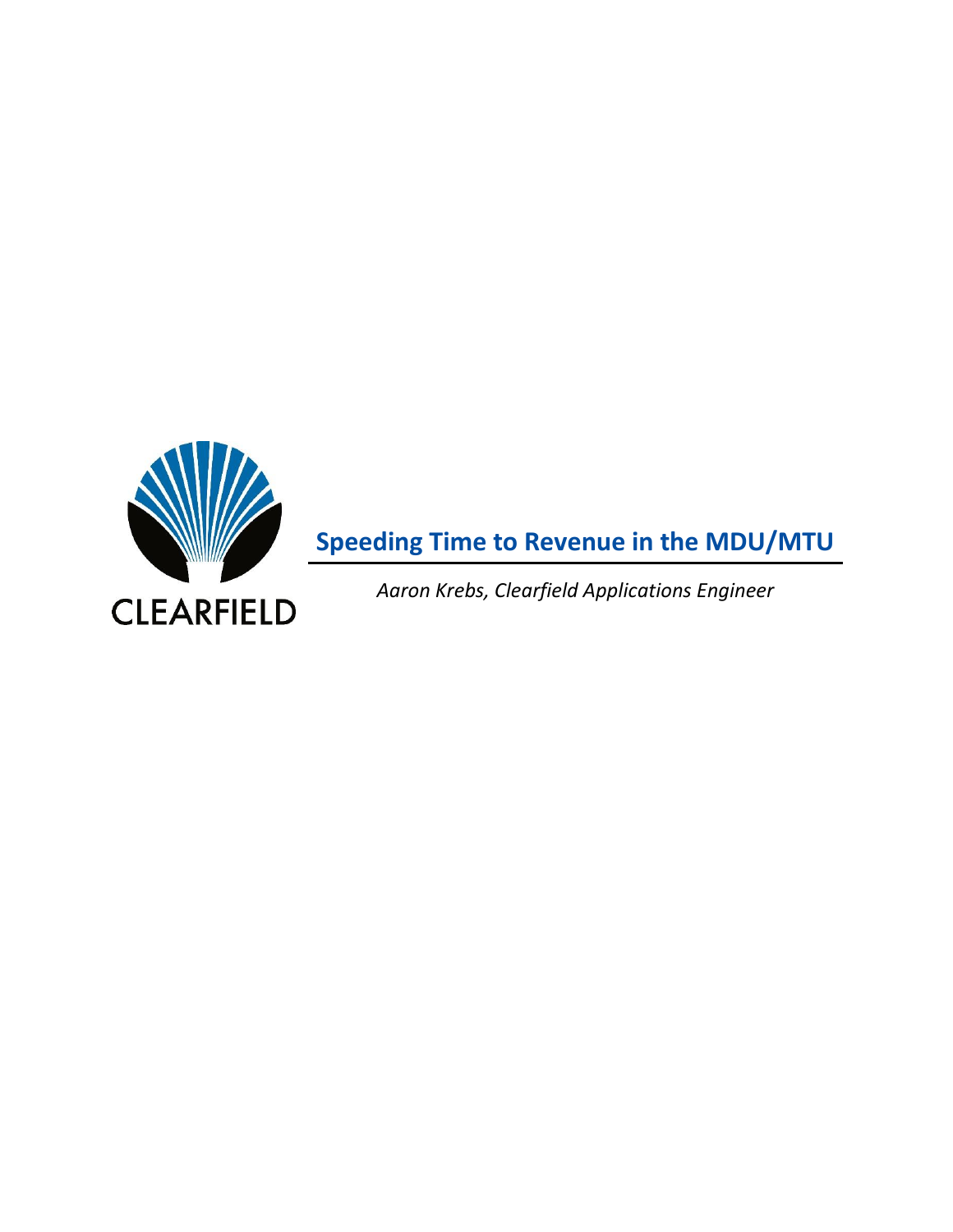### **BACKGROUND**

As consumers demand higher speeds and better reliability for phone, television and high speed internet, innovative solutions are needed to provide reliable service for the customer and a fast, cost effective deployment for the service provider. This is true more-so for the MDU (Multiple Dwelling Unit) or MTU (Multiple Tenant Unit) than in any other network area. Generally speaking, MDU/MTU developments fall into two main categories as "brownfield" (an existing structure) and "greenfield" (a structure being newly-built).

In a greenfield deployment, open access to the inner wall space provides an ideal environment for running the desired ducted/protected pathway that will deliver fiber to each unit and ideally also run each drop back to a central closet during the initial construction. In a real world scenario, microduct is supplied to the building owner or builder, then the contract electricians install one conduit run per suite/unit. The microduct is left vacant until a customer signs up, prompting the placement of the fiber and turn-up of the service.

In a **brownfield** deployment, service providers have the added challenge of quickly and efficiently connecting fiber drops because there is no clear path to each unit. Many different solutions can be utilized, but each building can present unique challenges to the provider. Questions that need to be answered:

- "Do the living units stack on top of each other?"
- "Is there access to the attic spaces, inside walls, or basement?"
- "What post-wire method will the property owner allow?"

In addition to the pathway challenges, the impact on aesthetics from post-wire construction must be taken into consideration, as some form of sheet rock access and patching will often times be required in delivering fiber to every building unit. It is very important for the provider to ensure that the MDU maintenance staff and the property owners are briefed on the post-wire challenges and the possible solutions. Solutions need to be evaluated for cost to the provider and potentially to the property owner.

## **CHALLENGE**

Every. MDU. Is. Different. Varying architectural layouts offer unique challenges. Tight spaces for fiber routing and extensive labor requirements are common throughout every installation.

Due to space limitations, many brownfield installations require technicians to become creative with fiber routing and use existing cabling infrastructure wherever possible. *Major reconstruction of existing buildings is never a good or a financially feasible option.*

Fiber optic network designs in new (greenfield) buildings have their own set of challenges. They start with the design. The building design has to focus on future-proofing the network as well as lowering the cost of maintenance. Once the MDU/MTU is built, *the ability to provide simple, fast, non-disruptive upgrades and maintenance is key.*

MDUs are classified in three basic styles: High-Rise, Mid-Rise, and Low-Rise.

| <b>MDU Type</b> | <b>Style</b>    | <b>Floors</b> | <b>Living Units</b> |
|-----------------|-----------------|---------------|---------------------|
| High-Rise       | Condo/Apartment | 10 and higher | 128 and higher      |
| Mid-Rise        | Condo/Apartment | Up to $10$    | 12 to 128           |
| Low-Rise        | Garden Style    | Up to $3$     | Up to $12$          |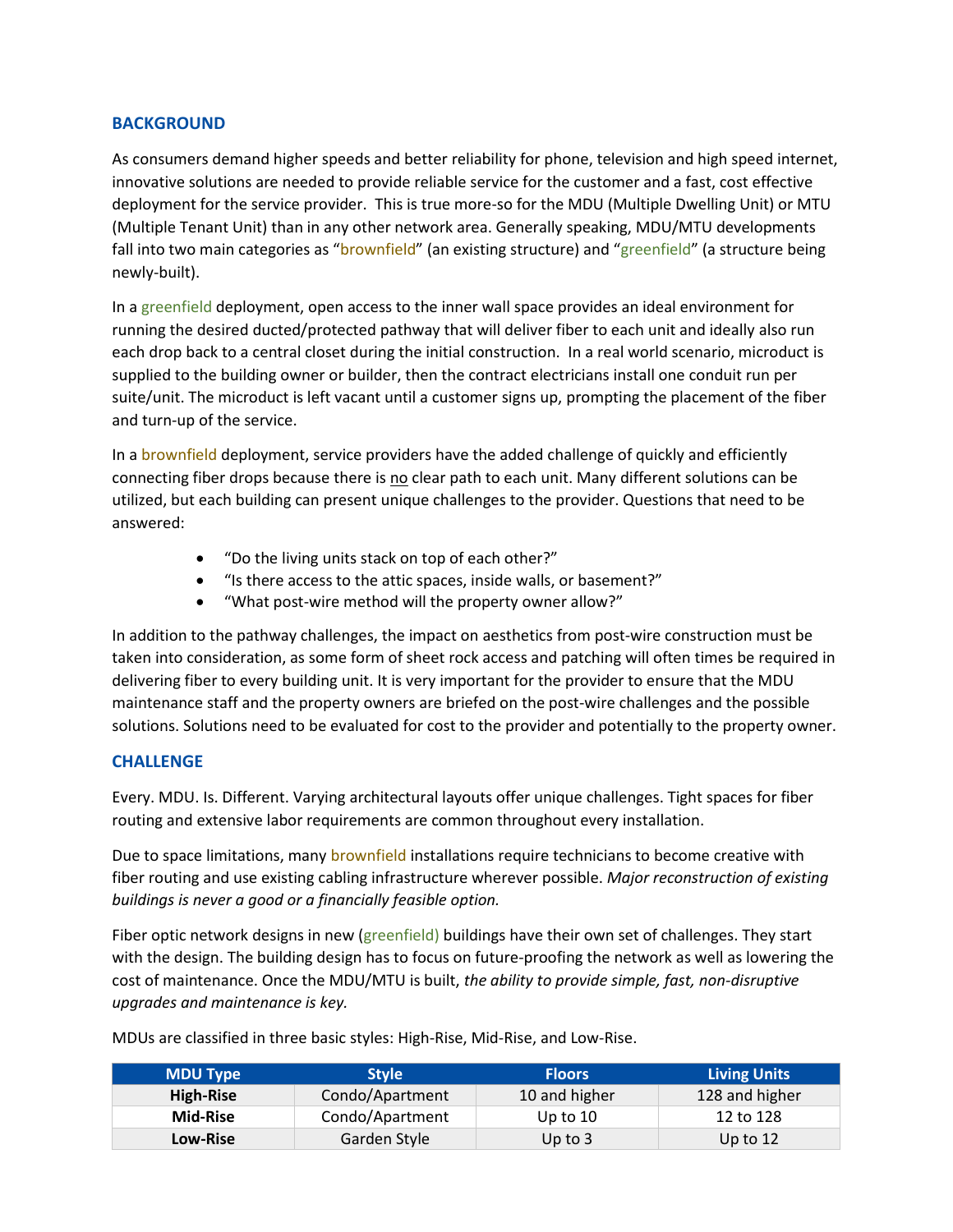For each of these MDU types, the engineering and design will be varied and different as there is no one design concept that will fit all. However, one concept that is mutually agreed upon is that a re-enterable pathway is the best option from both a deployment and maintenance perspective. With that, common themes and similar product concepts/solutions can be utilized.

# **SOLUTION**

Clearfield FieldShield® *[fiber assemblies](https://www.seeclearfield.com/products/category/fiber-drop-cables.html)* an[d YOURx](https://www.seeclearfield.com/fieldshield.html)<sup>™</sup> interconnects bring a comprehensive portfolio of field tested solutions designed to reduce the high capital costs associated with fiber deployment, management and protection, and scaling a fiber optic network to the varied demands of an MDU or MTU development.

The YOURx [Flex Box](https://www.seeclearfield.com/products/category/wall-boxes/fieldsmart-scd-flex-box.html) with FieldShield [Drop Wheels](https://www.seeclearfield.com/products/category/fiber-drop-cables/fs-strongfiber-drop-wheel.html) delivers the ability to easily deploy fiber to the unit/suite through protected pathways. The FieldShield Drop Wheels give additional flexibility to feed any of the suites/units without the headache of slack management or knowing the precise lengths of fiber to each unit/suite. The drop wheels contain [FieldShield StrongFiber,](https://www.seeclearfield.com/products/category/fiber-drop-cables/fs-strongfiber.html) an innovative, spool-based fiber technology that is pulled through microduct at turn-up, maximizing installation efficiency. In the event of a duct or fiber being damaged, or for future upgrades, the fiber can be easily pulled from the microduct. The duct is then repaired and a new FieldShield StrongFiber assembly is pushed or pulled through the microduct for a fast and cost-effective restoration or upgrade.

Service providers realize additional time and money savings via the combination of FieldShield StrongFiber Drop Wheels and FieldShield microduct, as it only requires one technician to re-pull the fiber to the suite/unit. Quick and easy deployment allows for more efficient capital investment while aligning with customer take rates. Clearfield's fiber solutions offer flexibility while also lowering the service provider's overall cost of ownership.

Further, the Clearfield plug-and-play architecture allows for fewer fusion splices, fewer fusion machines and less need for technicians to be trained on prepping and making fusion splices. The cost challenges with outfitting a field team with splicing equipment are significant, thus making a plug-and-play methodology a cost saver.